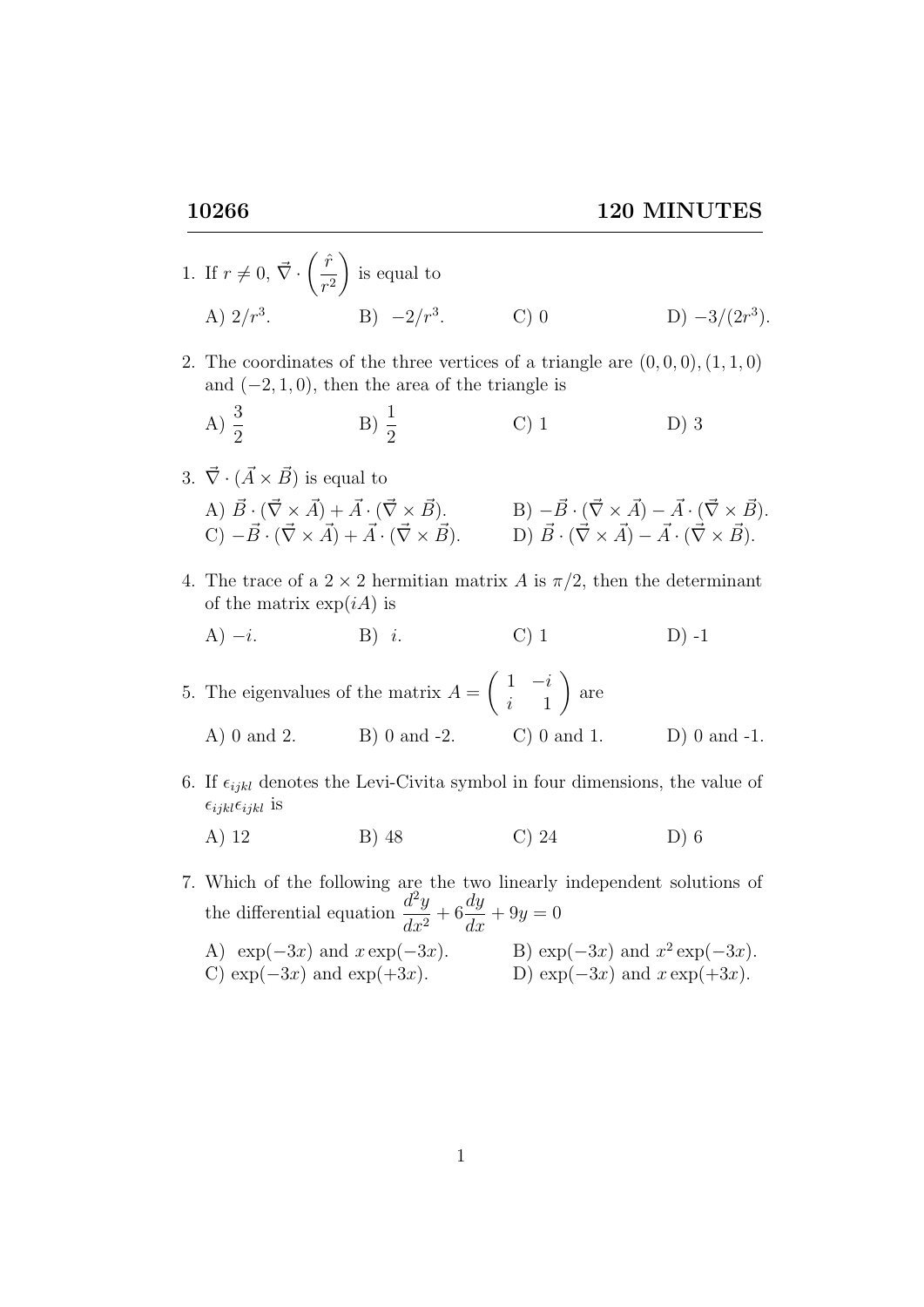8. The Fourier series for the function  $f(x) = x^2$ , for  $-\pi < x < +\pi$  is given by

$$
f(x) = \frac{\pi^2}{3} + 4\sum_{1}^{\infty} (-)^n \frac{\cos(nx)}{n^2}
$$
, then  $\sum_{1}^{\infty} \frac{1}{n^2}$  is

- A)  $\pi^2/3$ . B)  $\pi^2/12$ . C)  $\pi^2/6$ . D)  $4\pi^2/9$ .
- 9. Which of the following can possibly be the real part of an analytic function if its imaginary part is  $\left(\frac{y^2}{2}\right)^{y^2}$ 2  $-\frac{x^2}{2}$ 2  $+ 2xy$ ? A)  $x^2 + y^2 + xy$ . B)  $x^2 + y^2 + 2xy$ . C)  $x^2 + y^2 - 2xy$ . D)  $x^2 - y^2 + xy$ .
- 10. The residue of  $f(z) = z^2 \sin \left( \frac{1}{z} \right)$ z  $\setminus$ at  $z = 0$  is A)  $+\frac{1}{6}$ 6  $(B) -\frac{1}{c}$ 6 C) 0 D) 1
- 11. A body of mass  $m$  moving with kinetic energy  $T$  strikes a stationary body of mass  $m$ . As a result of of the collision, both stick together and moves with a common velocity. The energy loss in the collision process is

A) 
$$
T/4
$$
. B) T. C)  $T/8$ . D)  $T/2$ .

- 12. If two particles with equal masses are moving with the same velocity  $\vec{v}$ , then the velocity of the of the centre of mass frame is
	- A)  $2\vec{v}$ . B)  $\vec{v}/2$ . C)  $\vec{v}$ . D) zero.
- 13. A particle is experiencing a force  $\vec{F} = -ayz\hat{i} + bzx\hat{j} cxy\hat{k}$ . The work done by the force is independent of the path provided,
	- A)  $a = -b = c$ . B)  $a = -b = -c$ . C)  $a = b = c$ . D)  $a = b = -c$ .
- 14. The number of degrees of freedom of two particles constrained to move in a plane with fixed distance between them is
	- A) 3 B) 4 C) 2 D) 1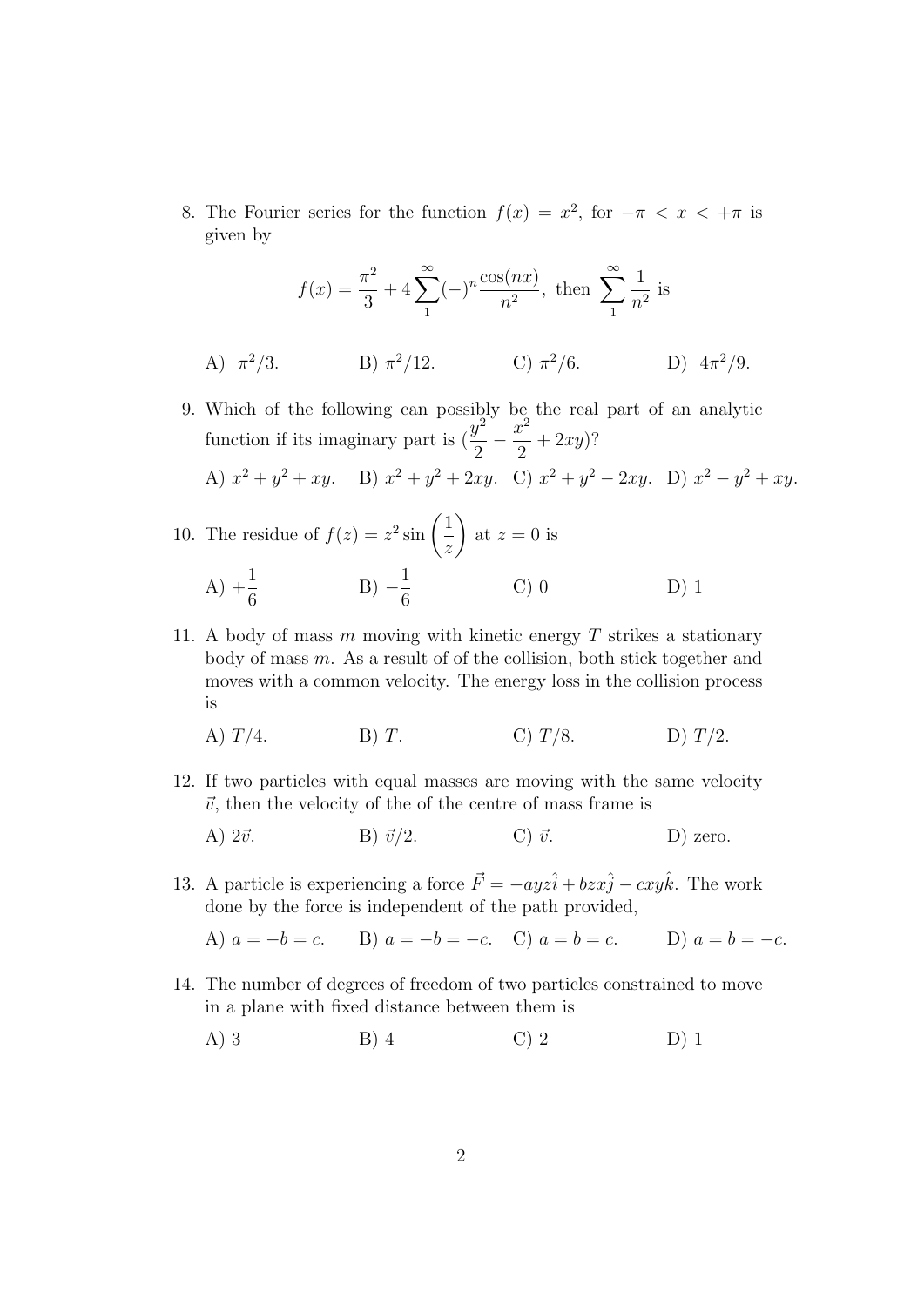- 15. For a system described by the Lagrangian  $L =$ m 2  $(\dot{x}^2 + \dot{y}^2 + \dot{z}^2) - mgz,$ where  $q$  is a constant,
	- A)  $x$  and  $z$  are cyclic coordinates.
	- B) y and z are cyclic coordinates.
	- C) x and y are cyclic coordinates.
	- D)  $z$  is a cyclic coordinate.

16. The Lagrangian of a one dimensional system is  $L =$ m 2  $\dot{x}^2 + q\dot{x}x - \frac{k}{2}$ 2  $x^2$ where k and q are constants. The corresponding Hamiltonian is

A) 
$$
H = \frac{(p+qx)^2}{2m} + \frac{k}{2}x^2
$$
.  
\nB)  $H = \frac{(p-qx)^2}{2m} + \frac{k}{2}x^2$ .  
\nC)  $H = \frac{(p-qx)^2}{2m} - \frac{k}{2}x^2$ .  
\nD)  $H = \frac{(p+qx)^2}{2m} - \frac{k}{2}x^2$ .

17. The Lagrangian of a three dimensional system is

$$
L = \frac{m}{2} \left( \dot{x}^2 + \dot{y}^2 + \dot{z}^2 \right) - \frac{k}{2} (x^2 + y^2)
$$

where k is a constant. If  $\vec{P}$  is the linear momentum, then

A)  $\vec{P}$  is conserved. B)  $P_x$  and  $P_y$  are conserved. C)  $P^2$ D)  $P_z$  is conserved.

18. The Hamiltonian of a three dimensional system is  $H =$  $(\vec{p} - e\vec{A}(\vec{r}))^2$  $2m$ where e is a constant. The Hamilton's equations of motion for  $\vec{r}$  is

,

- A)  $\vec{r} = {\vec{p} + e\vec{A}(\vec{r})}/m$ . B)  $\vec{r} = {\vec{p} e\vec{A}(\vec{r})}/m$ . A)  $\vec{r} = {\vec{p} + e\vec{A}(\vec{r})}/m$ .<br>
B)  $\vec{r} = {\vec{p} - e\vec{A}(\vec{r})}/m$ .<br>
D)  $\vec{r} = {\vec{p} - e\vec{A}(\vec{r})}/(2m)$ .
- 19. The angular frequency of a particle with mass  $m$  executing a uniform circular motion under the influence of a central potential  $V(r) = kr^2$ is

A) 
$$
\sqrt{\frac{k}{2m}}
$$
.  
B)  $\sqrt{\frac{k}{m}}$ .  
C)  $\sqrt{\frac{3k}{2m}}$ .  
D)  $\sqrt{\frac{2k}{m}}$ .

- 20. A traveling wave is described by  $y(x, t) = y_0 \sin(10x + 100t)$ , where  $x$  and  $t$  are measured in meters and seconds respectively. The phase velocity of the wave is
	- A)  $10 \text{m/s}$ . B)  $0.1 \text{m/s}$ . C)  $(40 \pi) \text{m/s}$ . D)  $(10/\pi) \text{m/s}$ .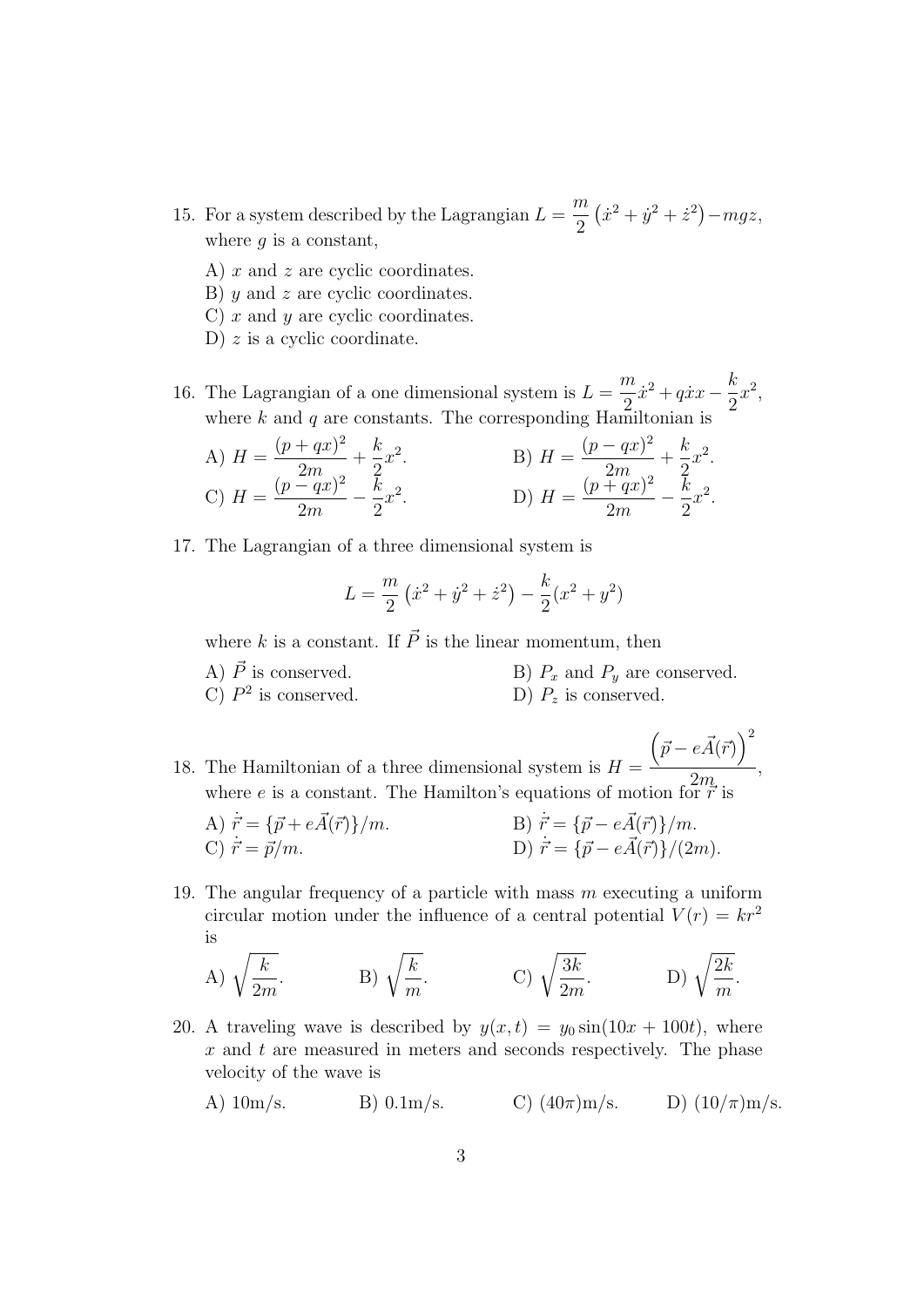21. The wavelength  $\lambda$  of the second harmonic mode in an open pipe of length  $L$  is

A)  $\lambda = L/2$ . B)  $\lambda = 2L$ . C)  $\lambda = L$ . D)  $\lambda = L/4$ .

22. A particle and a frame  $K'$  is moving with a speed v and V respectively along positive x-axis in a frame  $K$ , then the speed of the particle in the frame  $K'$  is

A) 
$$
(v - V)/(1 + vV/c^2)
$$
.  
\nB)  $(v - V)/(1 - vV/c^2)$ .  
\nC)  $(v + V)/(1 - vV/c^2)$ .  
\nD)  $(v + V)/(1 + vV/c^2)$ .

- 23. A frame  $K'$  is moving with a speed v in the negative y-direction when viewed in a frame K. If  $1/\gamma^2 = 1 - v^2/c^2$ , an event  $(x, y, z, t)$  in K is related to the event  $(x', y', z', t')$  in K' as
	- A)  $t = \gamma(t' vy'/c^2), \ x = x', \ y = \gamma(y' vt') \text{ and } z = z'.$ B)  $t = \gamma(t' + vy'/c^2), x = x', y = \gamma(y' - vt') \text{ and } z = z'.$ C)  $t = \gamma(t' - vy'/c^2), x = x', y = \gamma(y' + vt') \text{ and } z = z'.$ D)  $t = \gamma(t' + vy'/c^2), x = x', y = \gamma(y' + vt')$  and  $z = z'$ .
- 24. A particle with rest mass energy 6MeV is moving and its energy is 10MeV. The momentum of the particle is

A) 
$$
8\text{MeV}/c^2
$$
. B)  $4\text{MeV}/c$ . C)  $4\text{MeV}/c^2$ . D)  $8\text{MeV}/c$ .

25. A sphere of radius R is uniformly charged with charge density  $\rho_0$ . The magnitude of the electric field at a distance  $r$   $(r < R)$  from the centre of the sphere is

A) 
$$
\frac{3\rho_0 r}{\epsilon_0}
$$
.  
B)  $\frac{4\pi \rho_0 r}{3\epsilon_0}$ .  
C)  $\frac{\rho_0 r}{3\epsilon_0}$ .  
D)  $\frac{3\rho_0 r}{4\pi \epsilon_0}$ .

26. Consider a plane dielectric interface in the  $xy$ -plane, without any free surface charges, separating two media with permittivities  $4\epsilon_0$  and  $2\epsilon_0$ . If the electric field at the interface in the region with permittivity  $4\epsilon_0$  is  $(2\hat{i} + 3\hat{j} + 4\hat{k})V/m$ , the electric field at the interface in the other region is

A) 
$$
(2\hat{i} + 3\hat{j} + 2\hat{k})V/m
$$
.  
B)  $(4\hat{i} + 6\hat{j} + 8\hat{k})V/m$ .

C) 
$$
(2\hat{i} + 3\hat{j} + 8\hat{k})V/m
$$
. D)  $(4\hat{i} + 6\hat{j} + 4\hat{k})V/m$ .

27. If a surface current,  $\vec{K} = K\hat{j}$ , of infinite extent is flowing in the xyplane, the magnetic field in the region  $z > 0$  is

A) 
$$
-\mu_0 K \hat{i}/2
$$
. B)  $\mu_0 K \hat{i}$ . C)  $\mu_0 K \hat{k}$ . D)  $\mu_0 K \hat{i}/2$ .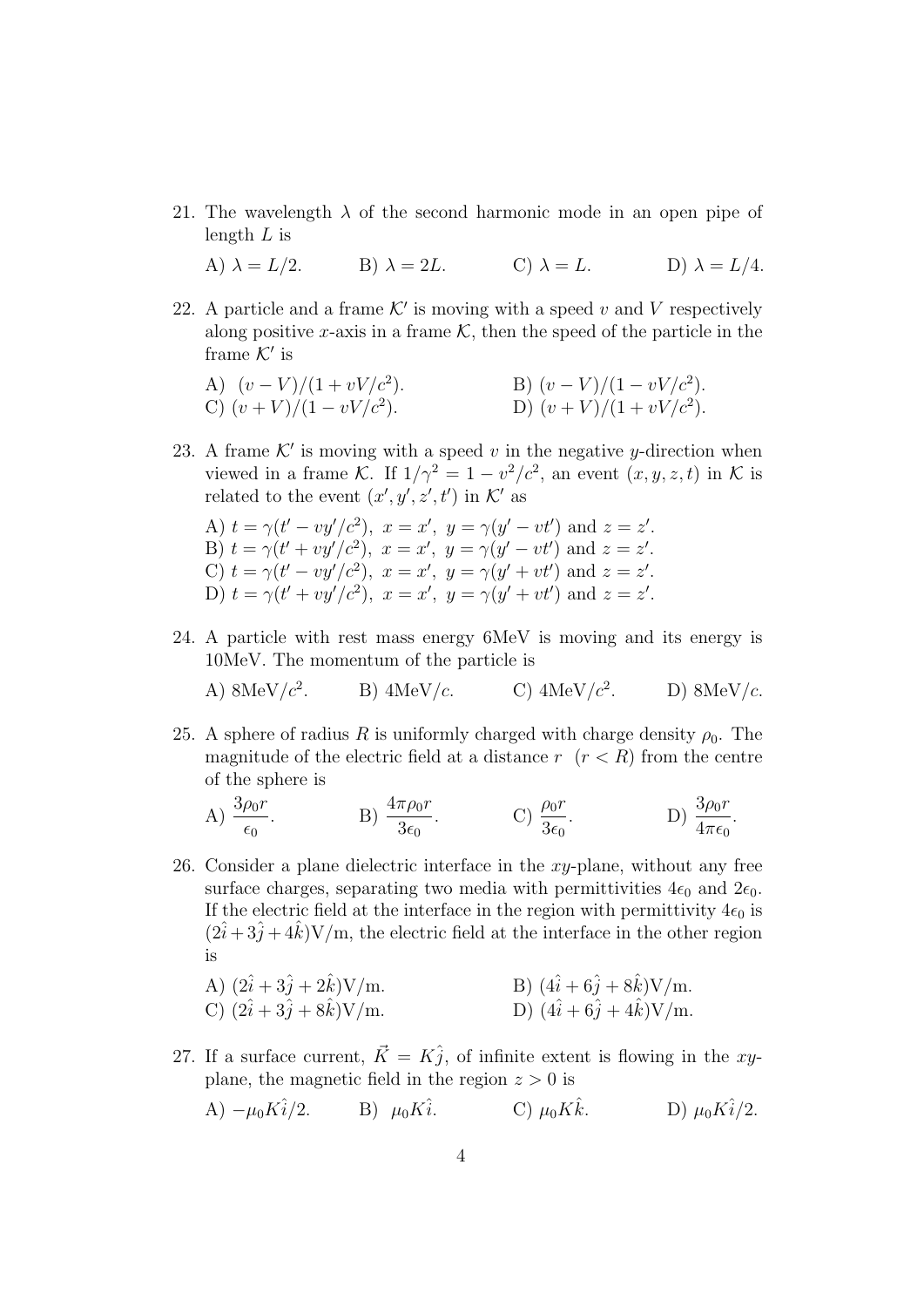28. Three charges  $2q$ ,  $-q$  and  $-q$  are kept at the points  $(-a, 0, 0)$ ,  $(0, 0, 0)$ and  $(a, 0, 0)$  respectively. The electric dipole moment of this charge distribution is

A)  $+3qa\hat{i}$ . B)  $-2qa\hat{i}$ . C)  $+2qa\hat{i}$ . D)  $-3qa\hat{i}$ 

29. The magnetic field at the point  $(a, 0, 0)$  due to a magnetic dipole of moment  $\vec{m} = m\hat{i}$  kept at the origin is

A) 
$$
\frac{\mu_0 m}{4\pi a^3} \hat{i}
$$
.  
B)  $\frac{\mu_0 m}{2\pi a^3} \hat{i}$ .  
C)  $-\frac{\mu_0 m}{2\pi a^3} \hat{i}$ .  
D)  $-\frac{\mu_0 m}{4\pi a^3} \hat{i}$ .

30. Consider two vector potentials  $\vec{A}$  and  $\vec{A}'$  such that  $\vec{A}' = \vec{A} + \vec{a}$  and the corresponding magnetic fields  $\vec{B}$  and  $\vec{B}'$ . If  $a_0$  is a constant, which of the following choice of  $\vec{a}$  will lead to different magnetic fields?

A) 
$$
\vec{a} = a_0(\hat{y}i - xj)
$$
.  
\nB)  $\vec{a} = a_0(\hat{y}i + xj)$ .  
\nC)  $\vec{a} = a_0(\hat{x}i + yj)$ .  
\nD)  $\vec{a} = a_0(\hat{x}i - yj)$ .

31. The electric potential  $\phi(\vec{r})$  due to a charge distribution is  $\phi(\vec{r})$  =  $\frac{q}{r} \frac{\exp(-kr)}{\exp(-kr)}$ . Using the relation  $(\nabla^2 - k^2)\phi(\vec{r}) = -q\delta(\vec{r})$ , the total  $4\pi$  r charge of the corresponding charge distribution is

A) 
$$
q
$$
 \t\t B)  $-q$  \t\t C)  $2q$  \t\t D) 0

32. The electric field at a given space time point of a transverse electromagnetic wave propagating in vacuum in the direction  $(\hat{i} + \hat{j})/\sqrt{2}$  is  $E_0(\hat{i} - \hat{j})/\sqrt{2}$ , then the corresponding magnetic field is

A) 
$$
\vec{B} = E_0 \hat{k}/c
$$
.  
\nB)  $\vec{B} = -E_0 \hat{k}/c$ .  
\nC)  $\vec{B} = -E_0 \hat{k}/(\sqrt{2}c)$ .  
\nD)  $\vec{B} = E_0 \hat{k}/(\sqrt{2}c)$ .

33. Consider an electromagnetic wave incident from a medium with dielectric permittivity  $\epsilon_1$  on the interface of another medium with dielectric permittivity  $\epsilon_2$ . If both media is having the same magnetic permeability, the Brewster's angle  $\theta_B$  is such that

A) 
$$
\tan \theta_B = \epsilon_1/\epsilon_2
$$
.  
\nB)  $\tan \theta_B = \epsilon_2/\epsilon_1$ .  
\nC)  $\tan^2 \theta_B = \epsilon_2/\epsilon_1$ .  
\nD)  $\tan^2 \theta_B = \epsilon_1/\epsilon_2$ .

34. For a hollow metallic rectangular wave guide of dimensions a and b such that  $a > b$ , the lowest cutoff frequency for TE mode is

A) 
$$
c\pi/a
$$
. B)  $c\pi/(2a)$ . C)  $2c\pi/a$ . D)  $c\pi/b$ .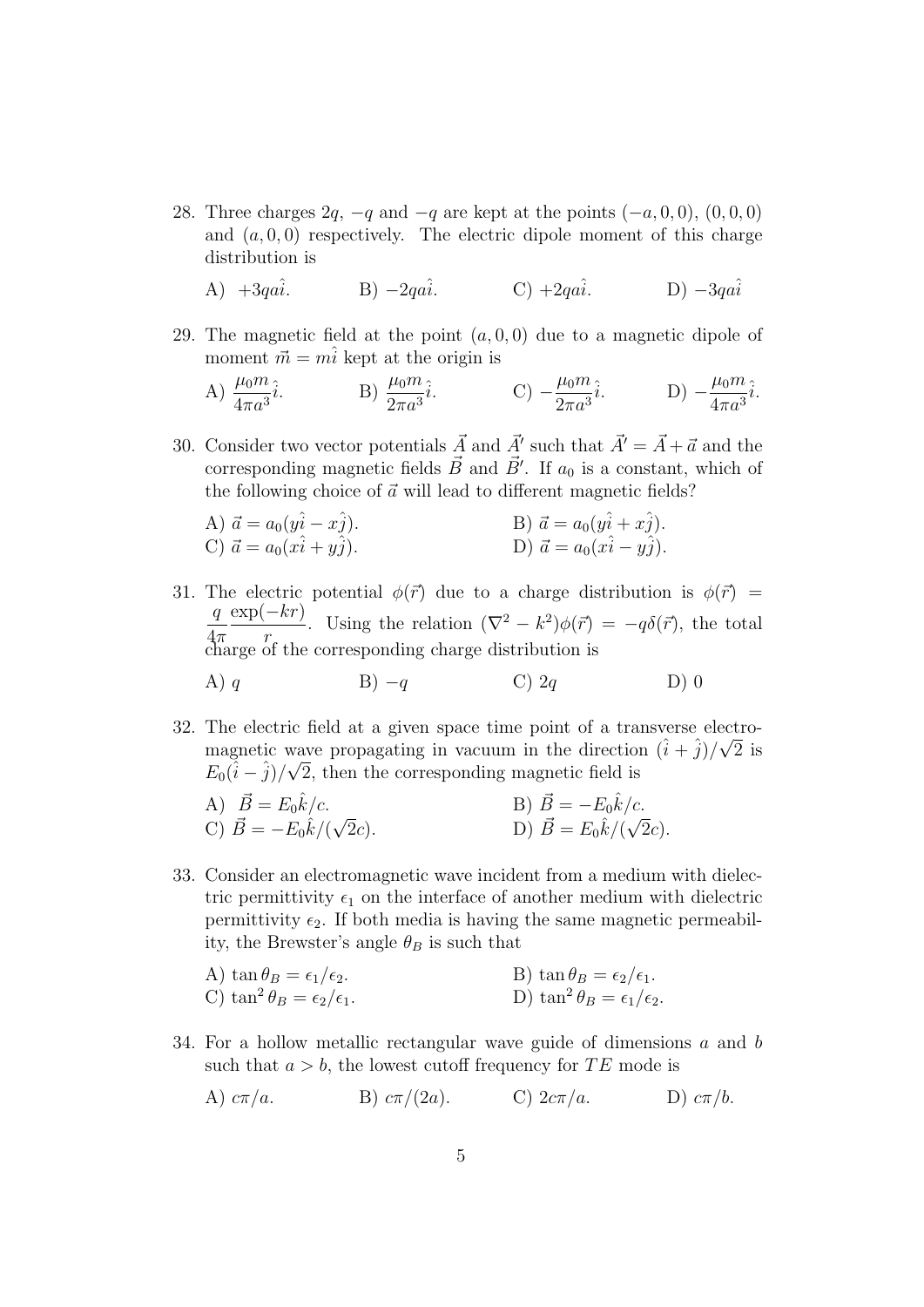35. Consider the propagation of TE waves along the  $+z$ -direction through a hollow metallic rectangular wave guide with boundaries at  $x = 0, x =$ a,  $y = 0$ , and  $y = b$ . If  $B_0$  is a constant and  $m, n = 0, 1, 2, 3, \ldots$ , then the x and y dependence of  $B_z$  is

A) 
$$
B_z = B_0 \sin(m\pi x/a) \cos(n\pi y/b)
$$
. B)  $B_z = B_0 \cos(m\pi x/a) \cos(n\pi y/b)$ .  
C)  $B_z = B_0 \cos(m\pi x/a) \sin(n\pi y/b)$ . D)  $B_z = B_0 \sin(m\pi x/a) \sin(n\pi y/b)$ .

36. In the presence of a constant magnetic field,  $\vec{B} = B\hat{k}$ , a particle of mass m and charge q is moving in a circular path in the xy-plane. Its velocity is  $v\hat{i}$ , when it is at the point  $(0, 0, 0)$ , then the centre of the circle is at

A) 
$$
\left(0, \frac{mv}{qB}, 0\right)
$$
.  
\nB)  $\left(-\frac{mv}{qB}, 0, 0\right)$ .  
\nC)  $\left(\frac{mv}{qB}, 0, 0\right)$ .  
\nD)  $\left(0, -\frac{mv}{qB}, 0\right)$ .

37. Which of the following set of Maxwell's equations can be used to establish the continuity equation,  $\frac{\partial \rho}{\partial t} + \vec{\nabla} \cdot \vec{J} = 0$ 

A) 
$$
\vec{\nabla} \cdot \vec{E} = \frac{\rho}{\epsilon_0}
$$
 and  $\vec{\nabla} \times \vec{B} = \mu_0 \vec{J} + \mu_0 \epsilon_0 \frac{\partial \vec{E}}{\partial t}$   
\nB)  $\vec{\nabla} \cdot \vec{E} = \frac{\rho}{\epsilon_0}$  and  $\vec{\nabla} \times \vec{E} = -\frac{\partial \vec{B}}{\partial t}$   
\nC)  $\vec{\nabla} \cdot \vec{E} = \frac{\rho}{\epsilon_0}$  and  $\vec{\nabla} \cdot \vec{B} = 0$   
\nD)  $\vec{\nabla} \cdot \vec{B} = 0$  and  $\vec{\nabla} \times \vec{B} = \mu_0 \vec{J} + \mu_0 \epsilon_0 \frac{\partial \vec{E}}{\partial t}$ 

38. The electrostatic potential corresponding to a uniform electric filed,  $E~$ is

A) 
$$
\vec{E} \cdot \vec{r}
$$
. B)  $-\vec{E} \cdot \vec{r} \cos(\theta)$ . C)  $-\vec{E} \cdot \vec{r}$ . D)  $\vec{E} \cdot \vec{r} \cos(\theta)$ .

39. Consider a cylindrical resonant cavity with plane metallic end surfaces at  $z = 0$  and  $z = d$ . If  $p = 0, 1, 2, 3, \ldots$ , for TM standing wave modes, which of the following is true?

A) 
$$
E_z = \psi(x, y) \sin(p\pi z/d)
$$
.  
\nB)  $E_z = \psi(x, y) \cos(p\pi z/d)$ .  
\nC)  $B_z = \psi(x, y) \cos(p\pi z/d)$ .  
\nD)  $B_z = \psi(x, y) \sin(p\pi z/d)$ .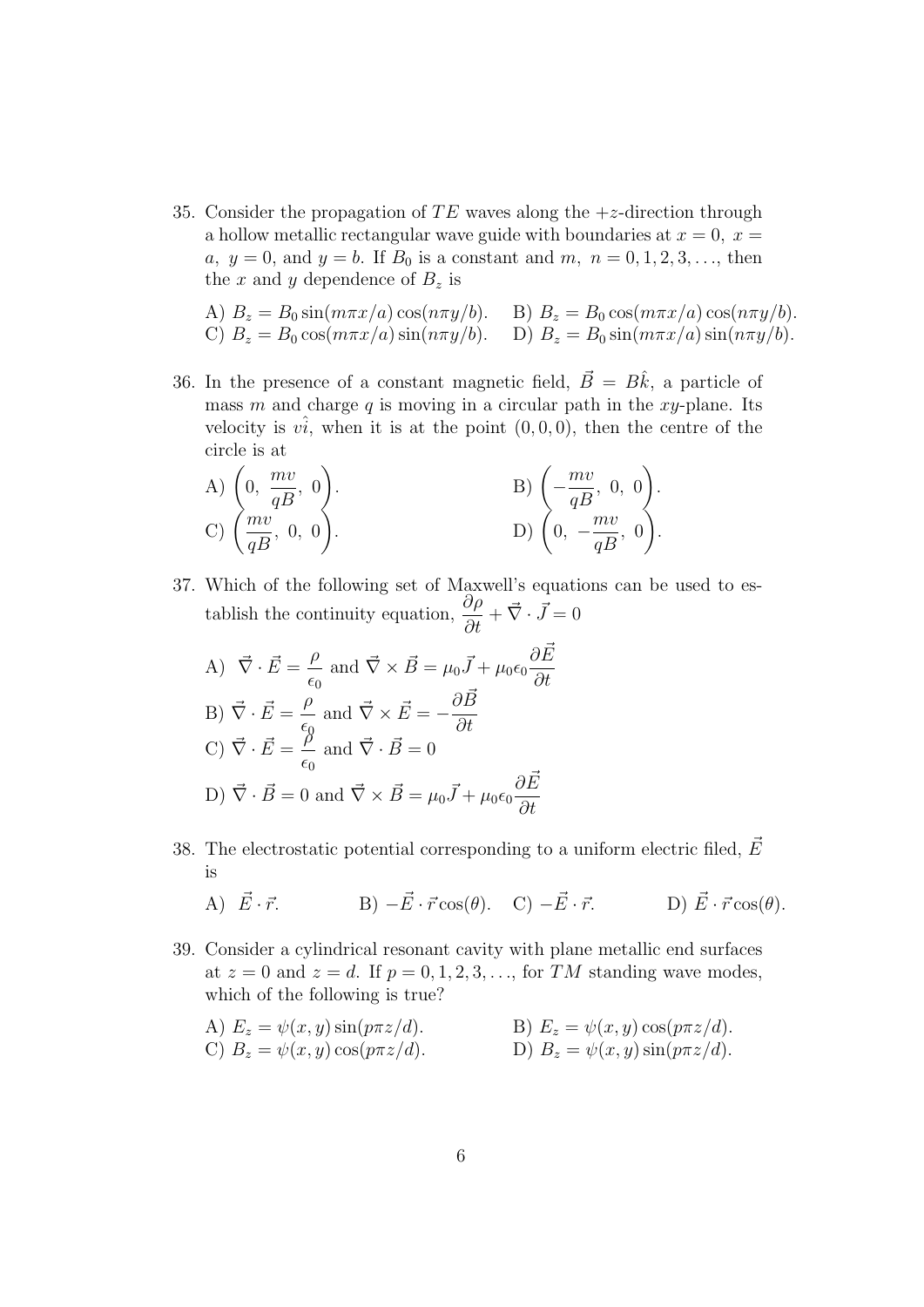- 40. For a harmonic transverse electromagnetic plane wave propagating in the direction  $\hat{k}$  the time averaged Poynting vector is
	- A)  $\sqrt{\epsilon/\mu}$   $|\vec{E}|$  $\hat{k}$ . B)  $\sqrt{\mu/\epsilon}$   $|\vec{E}|^2 \hat{k}/2$ . C)  $\sqrt{\mu/\epsilon}$   $|\vec{E}|$ 2  $\hat{k}$ . D)  $\sqrt{\epsilon/\mu} |\vec{E}|^2 \hat{k}/2$ .
- 41. Two point charges q and  $-q$  are kept in the xy-plane at  $x = -a$  and  $x = a$  respectively. The electric field at the point  $(0, y)$  due this charges are

A) 
$$
\frac{q}{2\pi\epsilon_0} \frac{a}{(a^2 + y^2)^{3/2}} \hat{i}
$$
.  
\nB)  $\frac{q}{2\pi\epsilon_0} \frac{y}{(a^2 + y^2)^{3/2}} \hat{i}$ .  
\nC)  $\frac{q}{4\pi\epsilon_0} \frac{a}{(a^2 + y^2)^{3/2}} \hat{i}$ .  
\nD)  $\frac{q}{4\pi\epsilon_0} \frac{y}{(a^2 + y^2)^{3/2}} \hat{i}$ .

42. If G is the Gibbs free energy which of the following statement is true?

A) 
$$
dG = SdT + VdP
$$
.  
\nB)  $dG = -SdT + VdP$ .  
\nC)  $dG = SdT - VdP$ .  
\nD)  $dG = -SdT - VdP$ .

- 43. If  $k$ ,  $Q_N$  and U are Boltzmann constant, partition function and internal energy respectively, then
	- A)  $U = -kT^2 \frac{\partial}{\partial T} (\ln Q_N)$ .<br>B)  $U = kT \frac{\partial}{\partial T_0} (\ln Q_N)$ . C)  $U = -kT \frac{\partial^2}{\partial T} (\ln Q_N)$ . D)  $U = kT^2 \frac{\partial}{\partial T}$  $\frac{\partial}{\partial T}(\ln Q_N)$ .
- 44. If  $T_F$  is the Fermi temperature, the energy U of an ideal Fermi gas for  $T \ll T_F$  is given by
	- A)  $U = 2NkT_F/3$ . B)  $U = NkT_F/5$ . C)  $U = 3NkT_F/5$ . D)  $U = 3NkT_F/2$ .
- 45. If an ideal gas with initial temperature  $T_i$  and volume  $V_i$  is adiabatically changed to a volume  $V_f$ , the final temperature  $T_f$  is

A) 
$$
T_f = T_i \left(\frac{V_i}{V_f}\right)^{\gamma - 1}
$$
.  
\nB)  $T_f = T_i \left(\frac{V_i}{V_f}\right)^{\gamma}$ .  
\nC)  $T_f = T_i \left(\frac{V_f}{V_i}\right)^{\gamma - 1}$ .  
\nD)  $T_f = T_i \left(\frac{V_f}{V_i}\right)^{\gamma}$ .

- 46. If U is the internal energy for a blackbody cavity, then
	- A)  $3U = PV$ . B)  $2U = 3PV$ . C)  $U = 3PV$ . D)  $U = PV$ .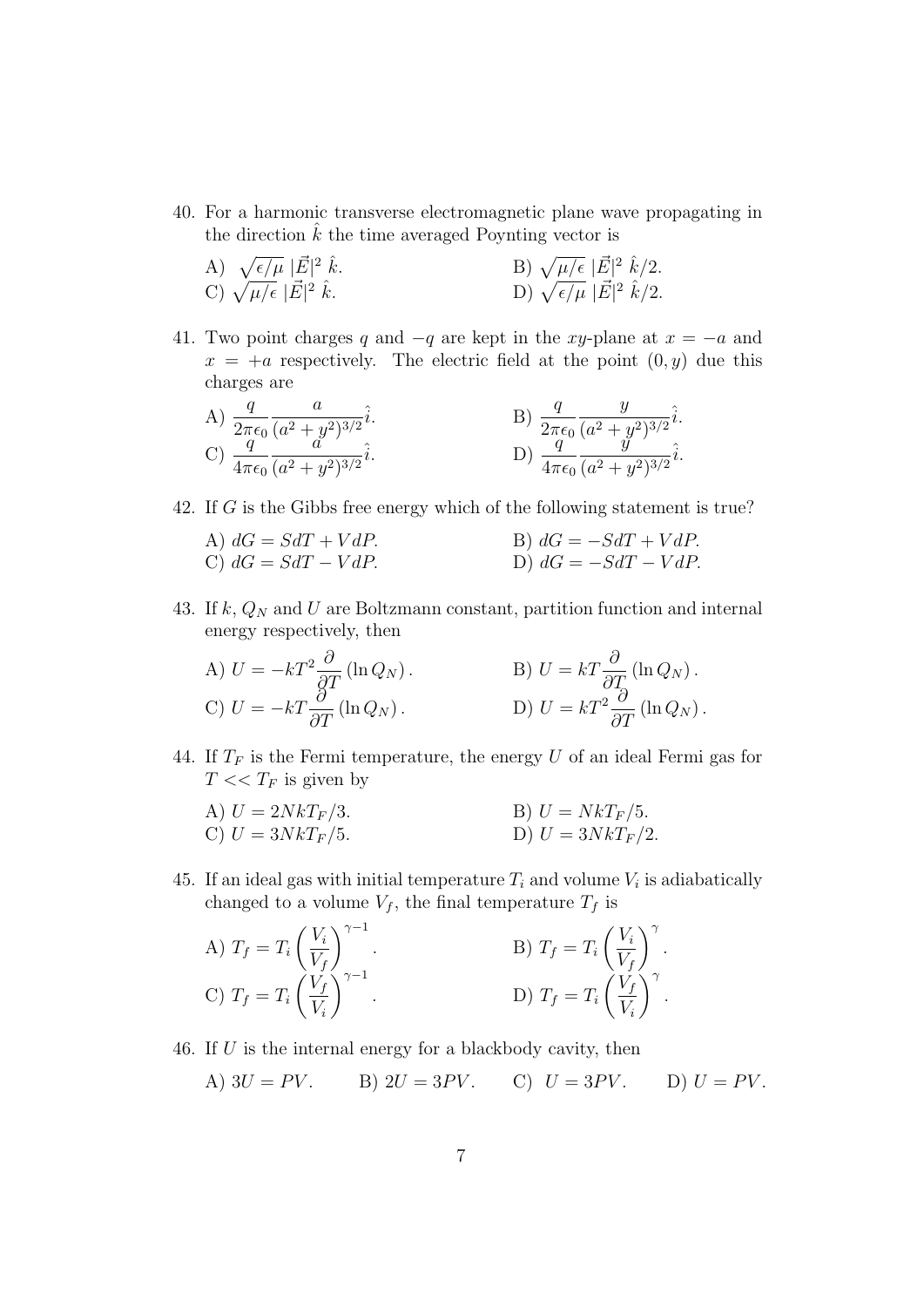47. If the ground state energy of a hydrogen like atom is  $E_g$ , the energy of a state with radial quantum number  $n_r = 4$  and orbital angular quantum number  $l = 2$  is

A) 
$$
E_g/9
$$
.  
B)  $E_g/16$ .  
C)  $E_g/4$ .  
D)  $E_g/25$ .

- 48. If the wave function of a one dimensional quantum system is  $\psi(x) =$  $N \exp(-x^2/\sigma^2 - ipx/\hbar)$ , where N is the normalization constant, then the expectation value of the momentum for this state is
	- A) p. B)  $\hbar/\sigma$ . C)  $-\hbar/\sigma$ . D) -p.
- 49. If  $\hat{H} = \frac{p^2}{2}$ 2m  $+$ 1 2  $m\omega^2 x^2$  is the one dimensional harmonic oscillator Hamiltonian and  $\hat{a} =$  $\sqrt{m\omega}$  $\frac{\partial}{\partial \bar{\hbar}}\hat{x} + i$  $\sqrt{1}$  $\overline{2m\hbar\omega}$  $\hat{p}$ , then the commutator  $[\hat{H}, \hat{a}^{\dagger}]$  is equal to A)  $-\hbar\omega\hat{a}^{\dagger}$  $B$ )  $\hbar \omega \hat{a}$ . <sup>†</sup>. D)  $-\hbar\omega\hat{a}$ .
- 50. Consider two electrons with spins  $\vec{s}_1$  and  $\vec{s}_1$  respectively. The expectation value of  $\vec{s}_1 \cdot \vec{s}_2$  for the triplet (total spin one) state is equal to

A) 
$$
\hbar^2/4
$$
. \tB)  $3\hbar^2/2$ . \tC)  $-\hbar^2/4$ . \tD)  $3\hbar^2/4$ .

51. The state of a one dimensional quantum system given as  $\psi(x)$  =  $N \exp[-(x-a)^2/\sigma^2]$ , where N,  $\sigma$  and a are constants, then the expectation value of the position operator,  $\langle \hat{x} \rangle$  is

A) 
$$
-a
$$
. B) a. C)  $1/\sigma$ . D)  $-1/\sigma$ .

- 52. The energy of a three dimensional harmonic oscillator state is  $9\hbar\omega/2$ , then it is
	- A) 6-fold degenerate. B) 15-fold degenerate. C) 21-fold degenerate. D) 10-fold degenerate.
- 53. For an arbitrary operator  $\hat{A}$  and its adjoint operator  $\hat{A}^{\dagger}$ ,

| A) $\langle \psi   \hat{A}   \phi \rangle = \langle \phi   \hat{A}^{\dagger}   \psi \rangle$ . | B) $\langle \psi   \hat{A}   \phi \rangle = \langle \psi   \hat{A}^{\dagger}   \phi \rangle^*$ . |
|------------------------------------------------------------------------------------------------|--------------------------------------------------------------------------------------------------|
| C) $\langle \psi   A   \phi \rangle = \langle \psi   A^{\dagger}   \phi \rangle$ .             | D) $\langle \psi   \hat{A}   \phi \rangle = \langle \phi   \hat{A}^{\dagger}   \psi \rangle^*$ . |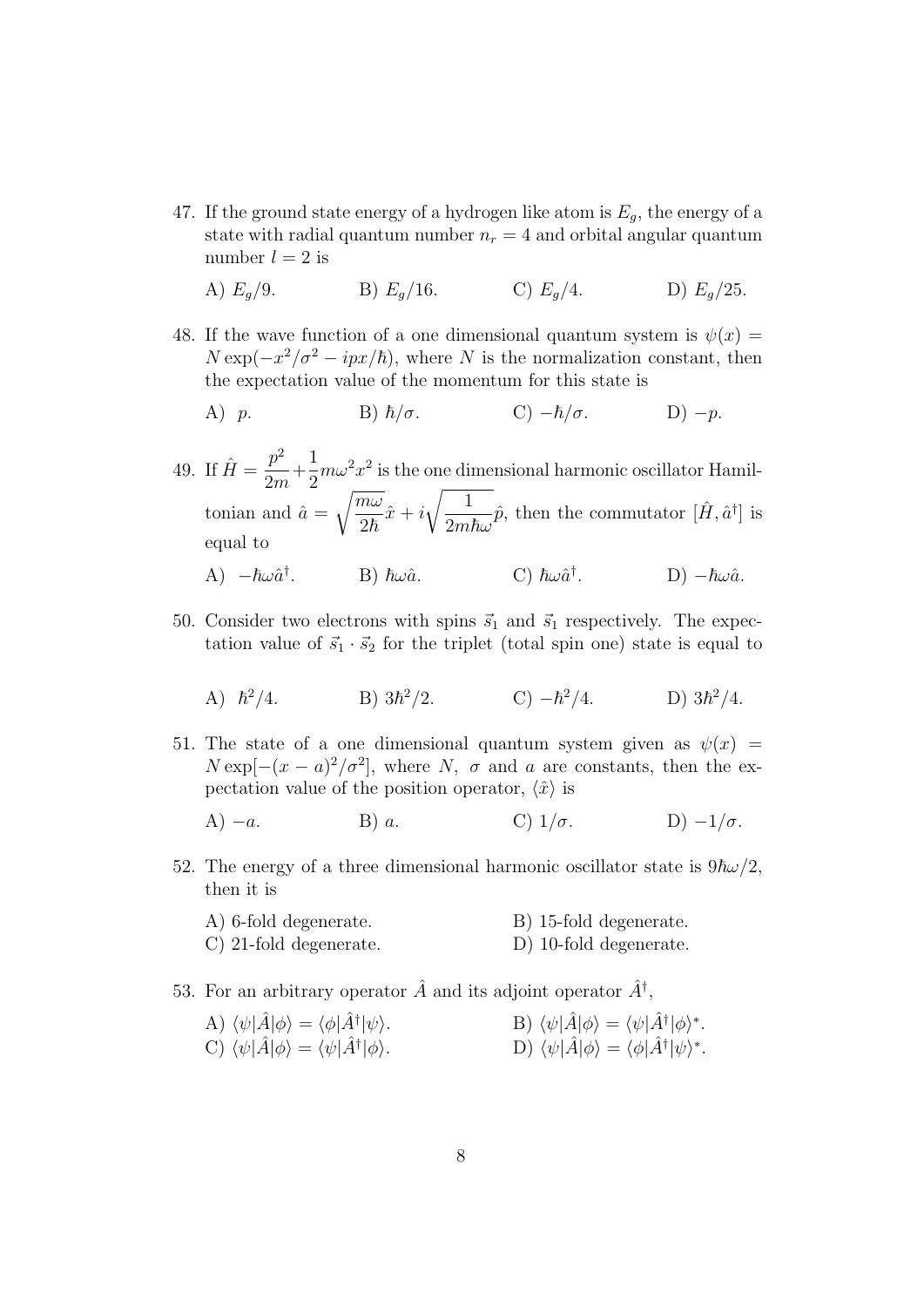54. If  $\hat{\vec{p}}$  and  $\hat{\vec{L}}$  are momentum and angular momentum operators respectively, the commutator  $[\hat{L}_x, \hat{p}_z]$  is equal to

A)  $-i\hbar\hat{p}_y$ . B)  $+i\hbar\hat{p}_y$ . C)  $-i\hbar\hat{p}_x$ . D)  $+\hbar\hat{p}_x$ .

55. If  $E_n$ ,  $n = 1, 2, 3, \ldots$  denotes the discrete bound state energies of a particle in an infinitely deep one dimensional potential, then  $E_{n+1}-E_n$ is given by

A)  $(n+1)E_1$ . B)  $(2n+2)E_1$ . C)  $(2n+1)E_1$ . D)  $(4n+1)E_1$ .

- 56. For a one dimensional quantum system in a potential  $V(x) = k\delta(x$ a), where k and a are constants, the wavefunction  $\psi(x)$  and its first derivative  $\psi'(x)$  are such that
	- A) both  $\psi(x)$  and  $\psi'(x)$  are discontinuous at  $x = a$ .
	- B)  $\psi(x)$  is continuous and  $\psi'(x)$  is discontinuous at  $x = a$ .
	- C)  $\psi(x)$  is discontinuous and  $\psi'(x)$  is continuous at  $x = a$ .
	- D) both  $\psi(x)$  and  $\psi'(x)$  are continuous at  $x = a$ .
- 57. The total angular momentum quantum number  $j$  by coupling two angular momenta with quantum numbers  $j_1$  and  $j_2$  are found to be  $j = 5/2$ . If  $j_2 = 1$ , the possible values of  $j_1$  are

| A) $7/2$ and $5/2$ only.         | B) $5/2$ and $3/2$ only. |
|----------------------------------|--------------------------|
| C) $7/2$ , $5/2$ and $3/2$ only. | D) $1/2$ only.           |

- 58. If  $|j, m\rangle$  and  $|m_1; m_2\rangle$  denotes the basis vectors in the coupled and uncoupled representations respectively, in general a state with  $j =$  $j_1 + j_2$  and  $m = j_1 + j_2 - 1$  is a linear combinations of
	- A)  $|j_1; j_2 1\rangle$  and  $|j_1 1; j_2\rangle$ . B)  $|j_1 + 1; j_2 - 2\rangle$  and  $|j_1 - 2; j_2 + 1\rangle$ . C)  $|j_1; j_2 - 2\rangle$  and  $|j_1 - 2; j_2\rangle$ . D)  $|j_1 - 1; j_2 - 1\rangle$  and  $|j_1 - 1; j_2\rangle$ .
- 59. If  $\hat{A}_S$  and  $\psi_S(t)$  respectively denotes operator and state vectors in the Schrodinger picture and  $\hat{U} = \hat{U}(t,t_0)$  is the time evolution operator such that  $\psi_S(t) = \hat{U}(t,t_0)\psi_S(t_0)$ , then the operator  $\hat{A}_H(t)$  and the state vector  $\psi_H(t)$  in the Heisenberg picture are
	- A)  $\psi_H(t) = \hat{U}\psi_S(t)$  and  $\hat{A}_H(t) = \hat{U}^{-1}\hat{A}_S\hat{U}$ . B)  $\psi_H(t) = \hat{U}^{-1} \psi_S(t)$  and  $\hat{A}_H(t) = \hat{U} \hat{A}_S \hat{U}^{-1}$ . C)  $\psi_H(t) = \hat{U}\psi_S(t)$  and  $\hat{A}_H(t) = \hat{U}\hat{A}_S\hat{U}^{-1}$ . D)  $\psi_H(t) = \hat{U}^{-1} \psi_S(t)$  and  $\hat{A}_H(t) = \hat{U}^{-1} \hat{A}_S \hat{U}$ .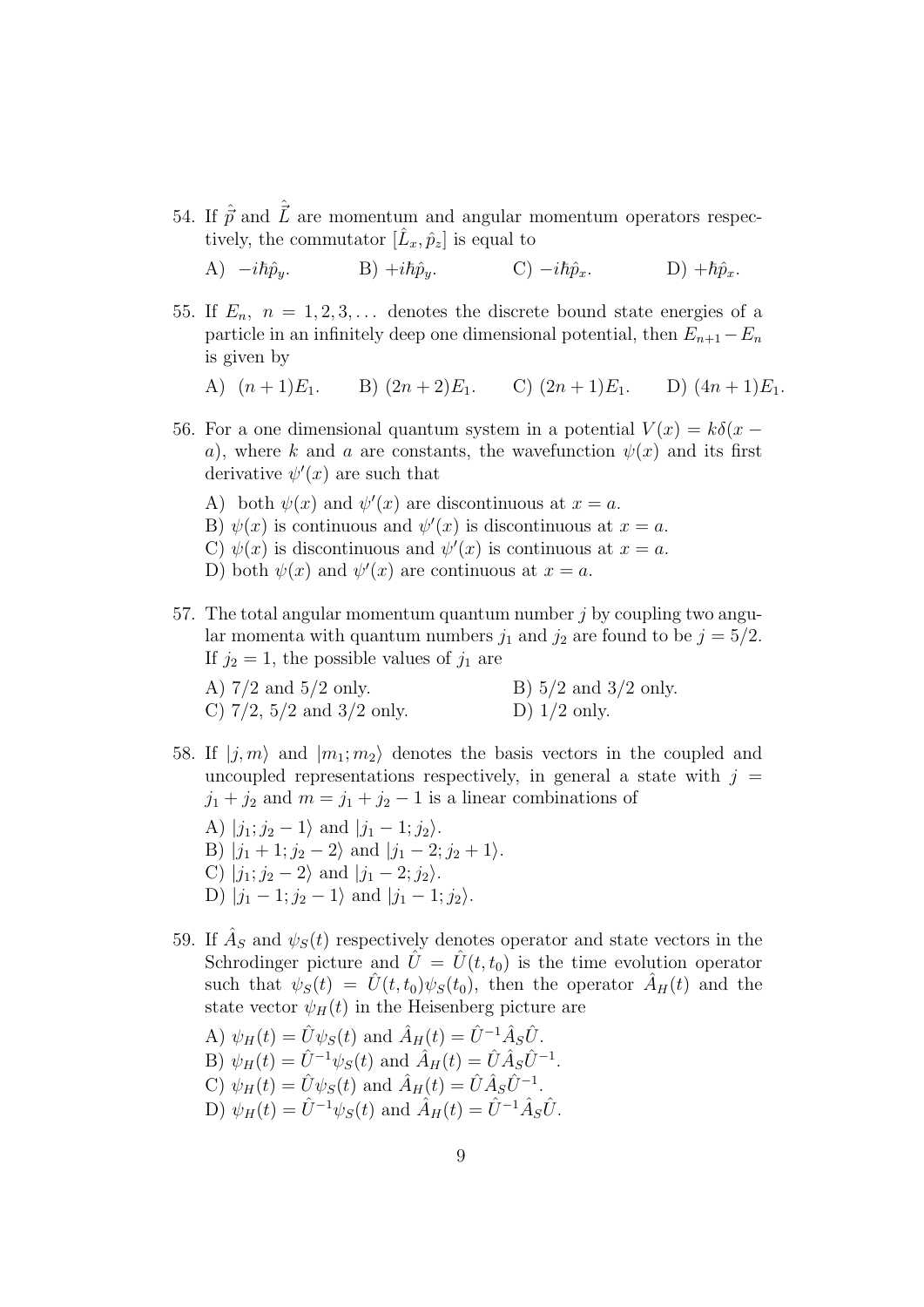60. An observable  $\hat{A}$  is such that  $\hat{A}|a_k\rangle = a_k|a_k\rangle$  and  $\langle a_j|a_k\rangle = \delta_{jk}$  For a system in the state  $|\psi\rangle = |a_1\rangle + 2|a_2\rangle + 3|a_3\rangle$  the probability that a measurement of the observable represented by  $A$  to have a value  $a_2$  is

A) 
$$
2/3
$$
. B)  $4/9$ . C)  $2/7$ . D)  $1/7$ .

- 61. The Hamiltonian of a one dimensional quantum system is  $H = \hat{p}^2/(2m) +$  $m\omega^2\hat{x}^2/2 + \lambda m\omega^2\hat{x}$  where  $\lambda$  is a constant. If  $n = 0, 1, 2, \ldots$ , the corresponding bound state energy of the system is
	- A)  $(n+1/2)\hbar\omega + m\omega^2\lambda^2/2$ . B)  $(n+1/2)\hbar\omega m\omega^2\lambda^2/2$ . C)  $(n+1/2)\hbar\omega - m\omega^2\lambda^2$ . D)  $(n+1/2)\hbar\omega + m\omega^2\lambda^2$ .
- 62. The junction capacitance of pn junction
	- A) decrease on reverse bias.
	- B) decrease on forward bias.
	- C) is zero on reverse bias.
	- D) independent of bias.
- 63. A current amplifier is characterized by
	- A) high input impedance and low output impedance.
	- B) low impedance for both input and out put.
	- C) low input impedance and high output impedance.
	- D) high impedance for both input and out put.
- 64. The basic memory element is

| A) NOT gate.                  | B) op-amp.      |
|-------------------------------|-----------------|
| $\mathcal{C}$ shift register. | $D)$ flip flop. |

65. the binary 10001 corresponds to decimal number

A) 18 B) 17 C) 33 D) 9

66. The truth table given below corresponds to the operation

| $\boldsymbol{A}$ | В | U |
|------------------|---|---|
| 0                | 0 | 0 |
| ı                | 0 | 0 |
| $\Box$           |   | 0 |
| ı                |   | 1 |

A) OR B) NOR C) AND D) NAND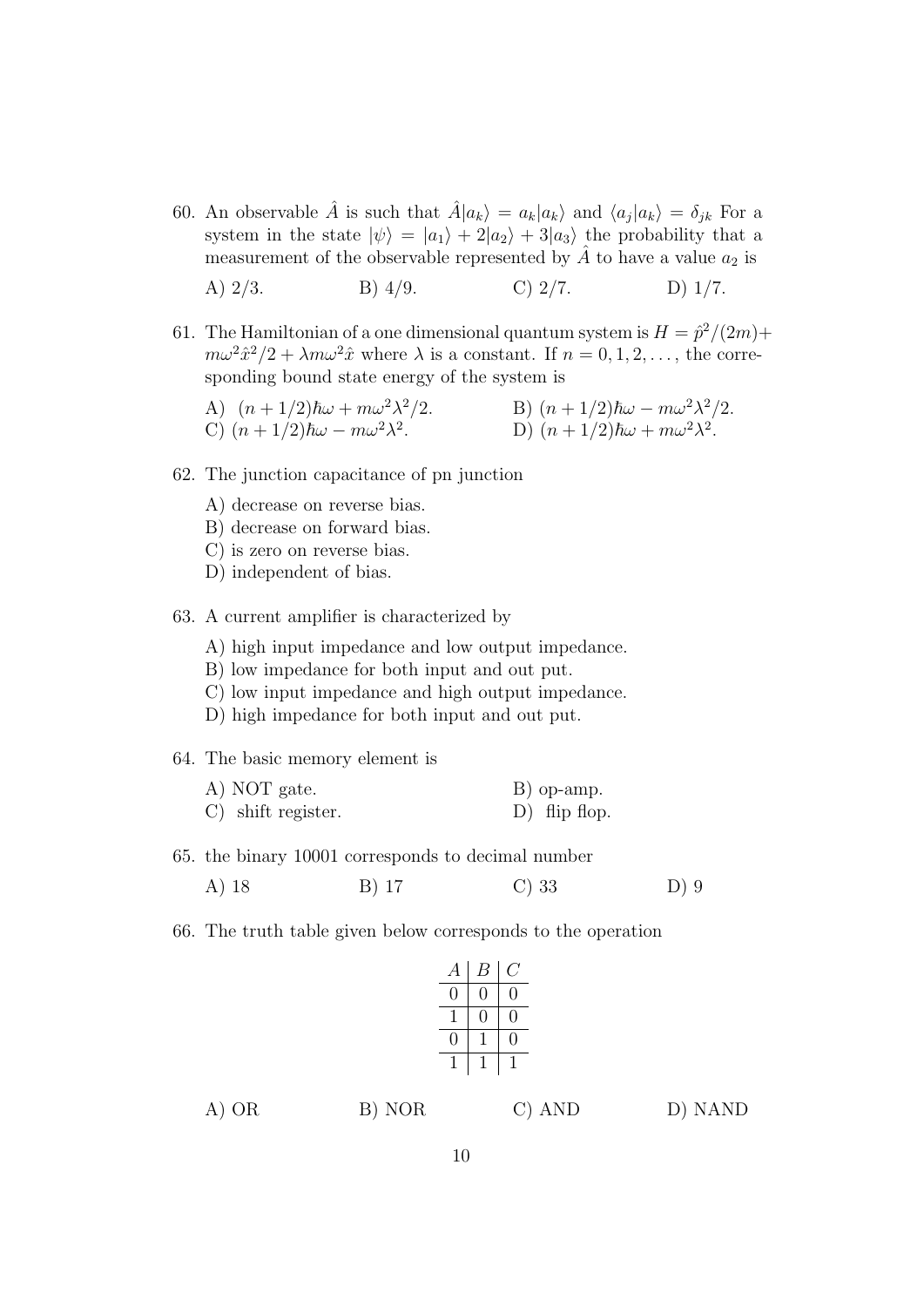67. The ripple factor in a rectifier circuit indicates the

- A) amount of a.c voltage present in the output.
- B) amount of d.c voltage present in the output.
- C) change in d.c output when load changes.
- D) change in d.c voltage when in put a.c voltage changes.

68. The JFET is

- A) a bipolar device. B) a current controlled device.
- C) a form of op-amp. D) a unipolar device.
- 69. The purpose of offset nulling in an op-amp is to
	- A) reduce the gain. B) zero the output error voltage. C) equalize the output signal. D) increase the gain.
- 70. Solar cell work on the principle of
	- A) electron hole generation in a semiconductor by temperature rise.
	- B) photo electric effect.
	- C) electron hole generation in a pn junction by incident photons.
	- D) thermionic emission.
- 71. For an oscillator the product  $A_v$  and attenuation of the feed back  $\beta$  of the circuit must be
	- A) equal to 1. B) less than one. C) 10. D) 100.
- 72. For operation as an amplifier the base of a npn transistor has to be
	- A) negative with respect to the emitter.
	- B) zero bias.
	- C) positive with respect to collector.
	- D) positive with respect to the emitter.
- 73. Which of the following gates are known as universal gates?

| A) AND and OR.   | B) AND and NOT. |
|------------------|-----------------|
| C) NAND and NOR. | D) OR and XOR.  |

- 74. Most commonly used material for optical fiber is
	- A) silica. B) silicon. C) alumina. D) germanium.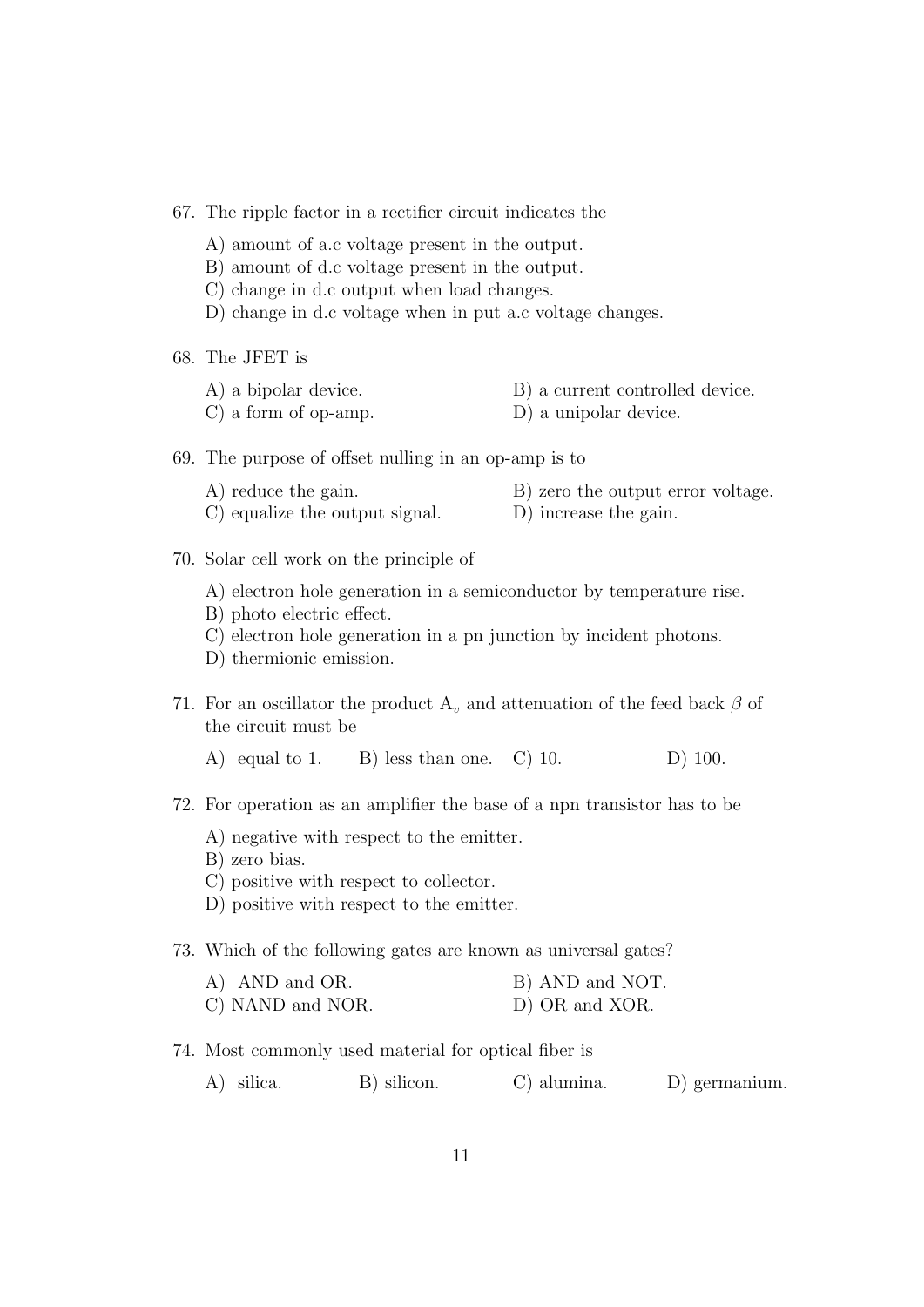- 75. Sky wave propagation make use of
	- A) direct propagation of radio waves between antennas in the line of sight.
	- B) reflection of radio waves by ionized layers in the upper atmosphere.
	- C) radio waves that reflect by earth surface.
	- D) waves transmitted with help of satellites.
- 76. The process of converting the digital signal to analog is achieved by designing
	- A) a resistive divider or ladder circuit
	- B) a comparator circuit
	- C) a circuit using gates
	- D) a circuit using MOSFET
- 77. The Boolean equation  $Y = AB\overline{C} + ABC$  is equivalent to

A) Y=  $A\overline{C}$ . B) Y=  $\overline{C} + \overline{C}$ . C) Y = BC. D) Y = AB.

- 78. On comparison of frequency modulated and amplitude modulated waves
	- A) FM carrier wave has long wavelength and can be used for transmission grater distance than AM waves.
	- B) it is less likely that frequency of FM wave accidentally modulated producing noise.
	- C) AM waves has less chance to be accidentally modulated by external disturbance.
	- D) AM waves can be used for only short distance communication.
- 79. If  $R_H$  is the Rydberg constant for hydrogen in cm<sup>-1</sup> the series limit for Lyman and Blamer series occur at
	- A)  $R_H$  and  $R_H/4$  respectively.<br>
	B)  $R_H/2$  and  $R_H/4$  respectively.<br>
	D) Both at  $R_H$ . C)  $R_H$  and  $R_H/2$  respectively.
- 80. The spectroscopic term value for the ground state of helium atom is given by
	- A)  ${}^{3}S_{1}$ . B)  ${}^{3}P_{3}$ . C)  ${}^{1}S_{0}$ . D)  ${}^{1}P_{1}$ .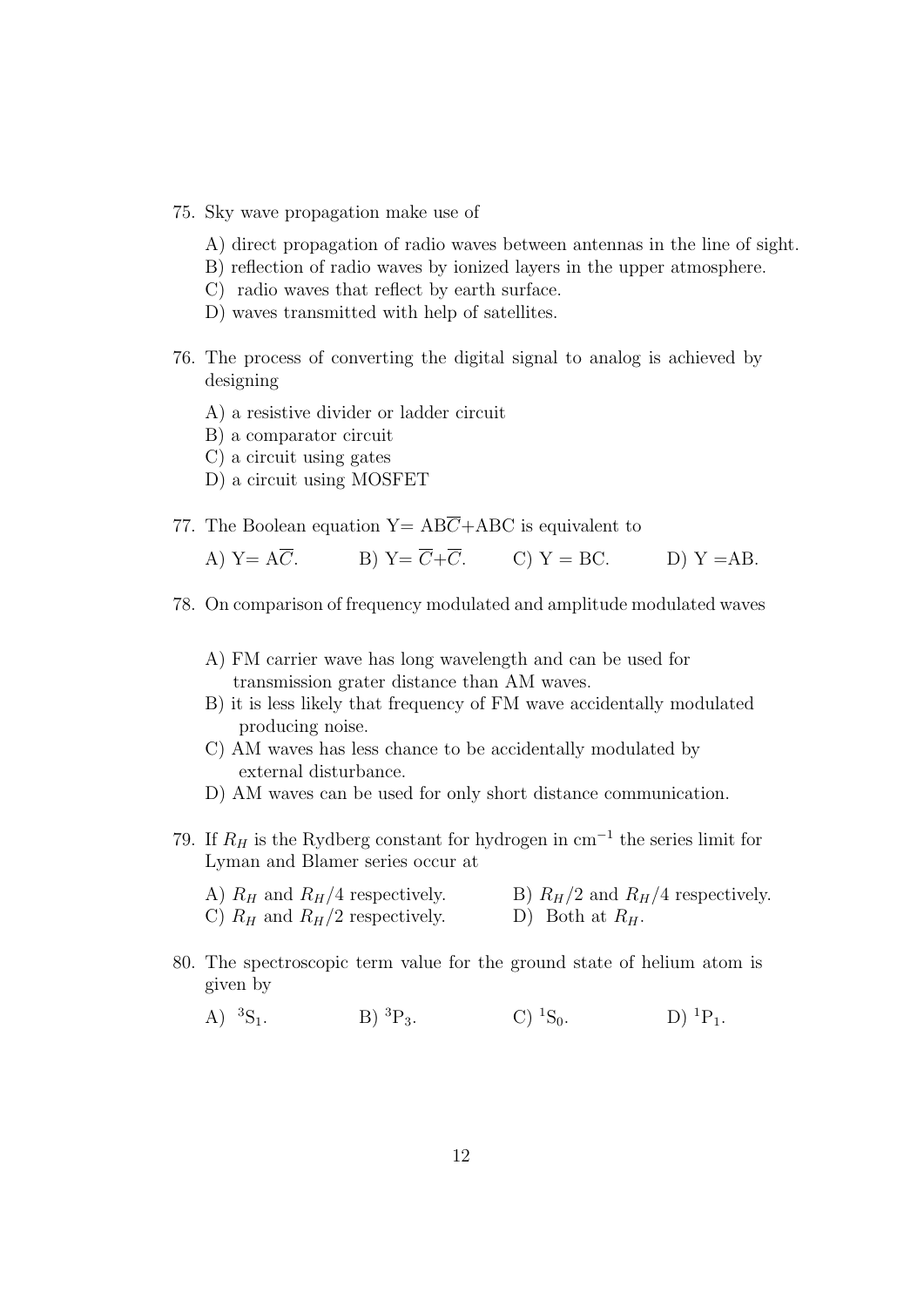81. The number of Zeeman levels corresponding to the spectral notation  $^{2}D_{5/2}$  is

| $A)$ 6 levels. | B) 5 levels.   |
|----------------|----------------|
| $C)$ 3 levels. | $D)$ 2 levels. |

- 82. Which of the following statement is correct? Hyperfine structure arise due to
	- A) the interaction of nuclear spin with total electronic angular momentum of electron.
	- B) the interaction between electron spin and orbital angular momentum.
	- C) the presence of isotopes.
	- D) the application of strong external magnetic field.
- 83. The doublet  $D_1$  and  $D_2$  lines in sodium spectrum can be explained by considering
	- A) relativistic correction.
	- B) Bohr atom model.
	- C) earths magnetic field.
	- D)  $l s$  coupling.
- 84. Which of the molecule given below show pure rotational spectra?

| A) $CO2$ | $B)$ H <sub>2</sub> | $C)$ $CO$ |  | D) $N_2$ |
|----------|---------------------|-----------|--|----------|
|----------|---------------------|-----------|--|----------|

- 85. The first absorption line in the rotational spectra of diatomic molecules appears at the wave number
	- A)  $h/(8\pi^2Ic)$ . B)  $4\pi^2Ic/h$ . C)  $h/(4\pi^2Ic)$ . D)  $8\pi^2Ic/h$ .
- 86. Raman shift is
	- A) independent of incident frequency but depends on scatterer.
	- B) independent of both incident frequency scatterer.
	- C) independent of scatterer but depends on incident frequency.
	- D) dependent on both incident frequency and scatterer.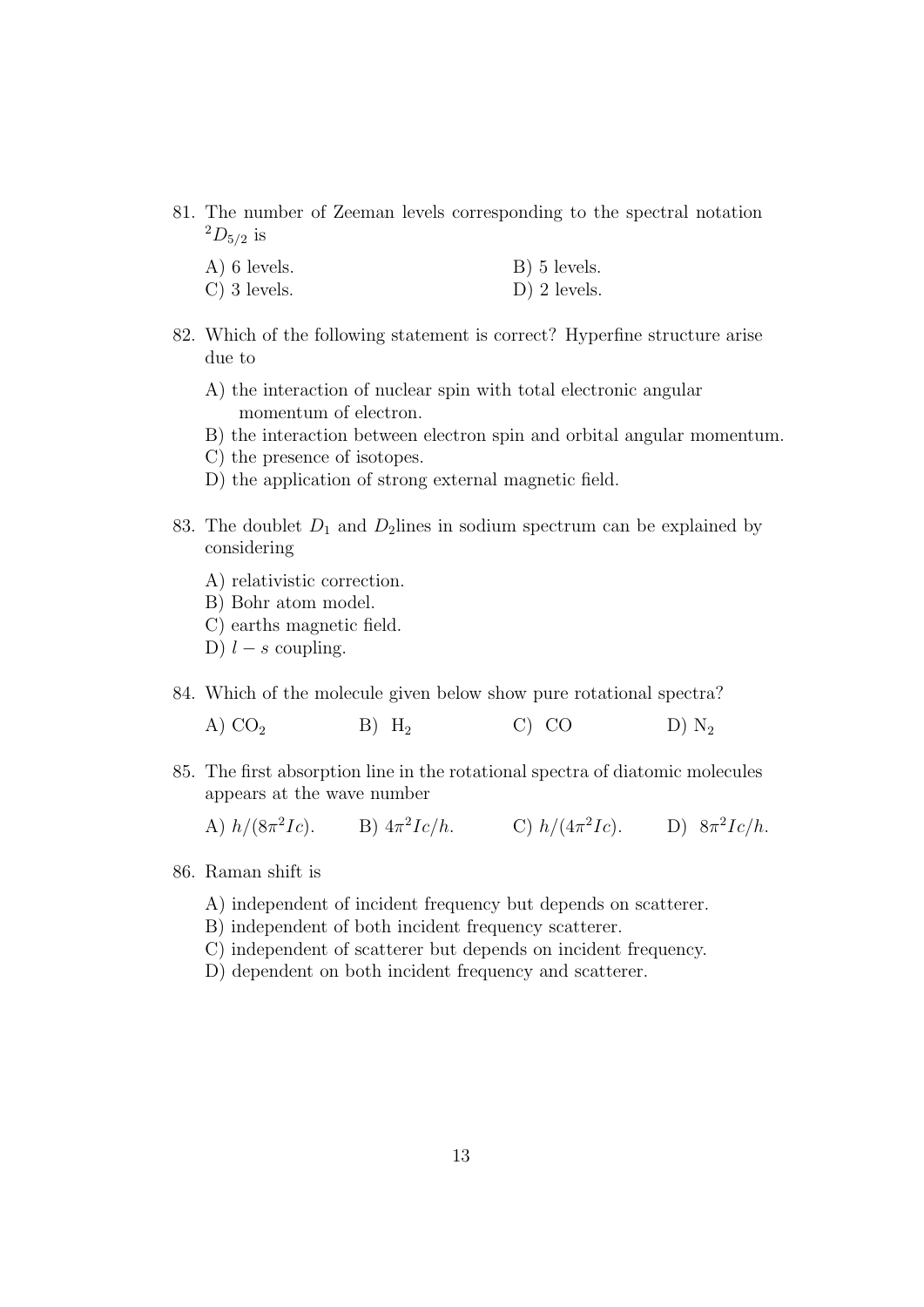- 87. The intensity of vibration-electronic spectra of molecules is governed by
	- A) Pauli's exclusion principle.
	- B) Born-Oppenheimer approximation.
	- C) Bear-Lambert law.
	- D) Frank-Condon principle.
- 88. The NMR spectrometer operating at a frequency 60MHz shows a chemical shift for a compound as 6ppm. What will be the chemical shift if measured using a NMR spectrometer operating at 360 MHz with the same applied magnetic field?
	- A) 36ppm. B) 6ppm. C) 1ppm. D) 12ppm.
- 89. Which of the following statement is not correct in the context of a laser?
	- A) The emitted radiation do not have precisely defined frequency.
	- B) The emitted radiation is highly coherent and intense.
	- C) Lasing action require population inversion.
	- D) More photons comes out compared to incident photon.
- 90. The electron spin resonance spectra falls in the
	- A) visible wavelength region.
	- B) infrared frequency.
	- C) Radio frequency region.
	- D) long wavelength edge of microwave region.
- 91. The nearest neighbor distance in the case of fcc structure with lattice parameter a is

A)  $\sqrt{2} a/2$ .  $\overline{2} a/2$ . B)  $a/2$ . C)  $\sqrt{\frac{a}{2}}$  $\frac{a}{2}$  D) a.

92. Miller indices of the plane parallel to  $zy$ -plane is

A) (010). B) (100). C) (001). D) (011).

- 93. X-rays are diffracted from crystals because
	- A) the crystal has completely random arrangement of atoms.
	- B) of multiple reflections from different sides of the crystal.
	- C) of phonon vibrations.
	- D) the crystal has periodic arrangement of atoms.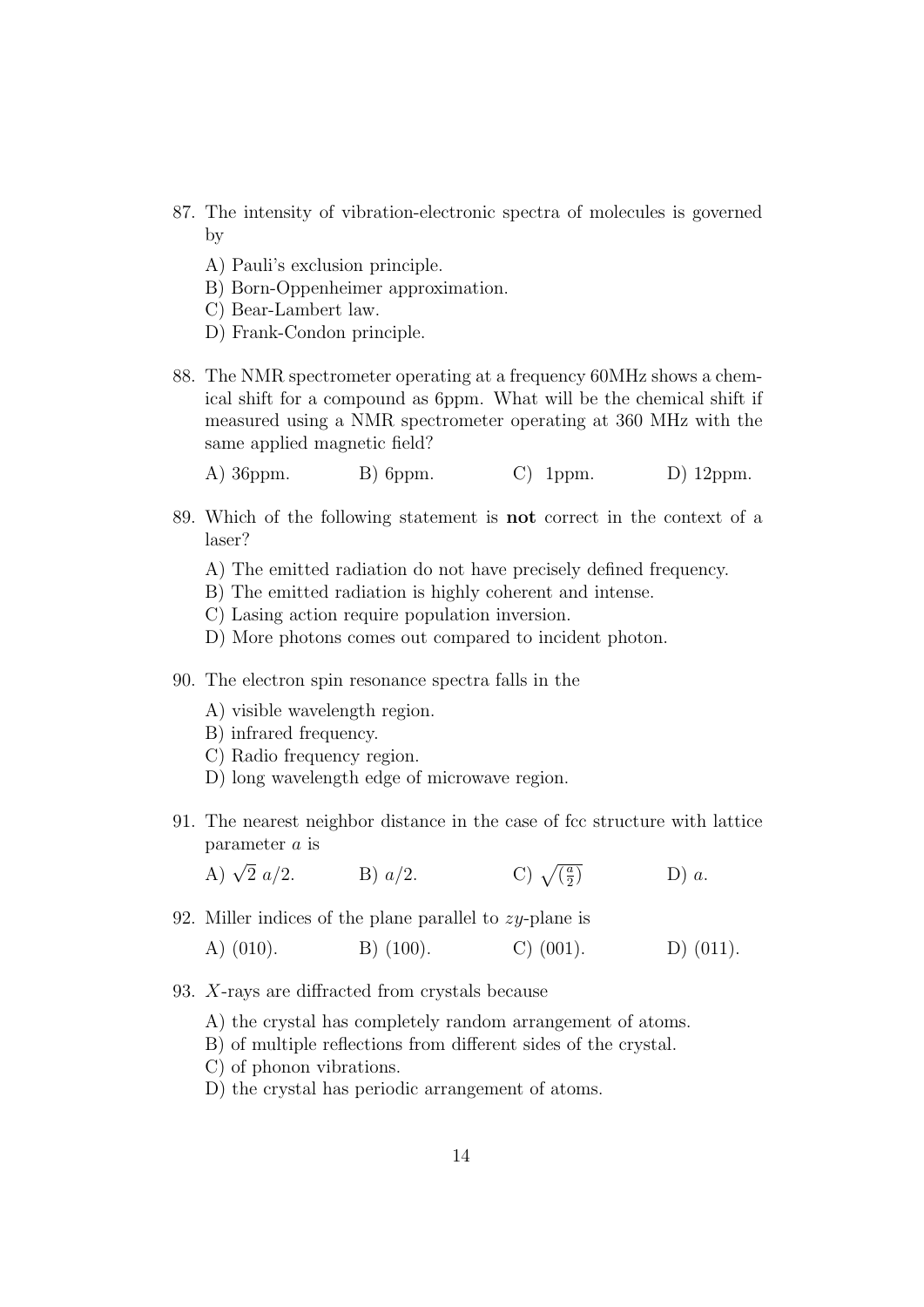94. The electrical conductivity  $\sigma$  is given by the relation

A) 
$$
\sigma = ne/\mu
$$
. B)  $\sigma = ne\mu$ . C)  $\sigma = n^2e\mu$ . D)  $\sigma = ne$ .

- 95. The lattice specific heat at low temperature varies as
	- A)  $T^3$ . B)  $1/T^3$ C)  $T$ . D)  $1/T$ .
- 96. If  $E_F$  is the Fermi energy of sodium at 0K, then the Fermi energy at 10000K will be
	- A)  $2E_F$ . B)  $10E_F$ . C)  $0.93E_F$ . D)  $100E_F$ .
- 97. The Fermi level in a n-type semiconductor at 0K lie at
	- A) half way between donor level and conduction band.
	- B) below the donor level.
	- C) half way between acceptor and valance band.
	- D) half way between the conduction band and valance band.
- 98. The velocity of electrons corresponding to the point of inflexion on  $E - k$  diagram is
	- A) decreases linearly as k increases.
	- B) zero.
	- C) maximum.
	- D) increases linearly as k increases
- 99. The majority carriers in a semiconductor is electrons if the Hall coefficient is
	- A) positive.
	- B) zero.
	- C) cannot be determined from Hall coefficient.
	- D) negative.
- 100. Cooper pairs are formed
	- A) at high temperature, where the thermal energy is sufficient to create Cooper pairs.
	- B) at very low temperature, where the thermal energy is not sufficient to disrupt the pair binding.
	- C) at a critical magnetic field strength where the superconductivity is destroyed.
	- D) at a temperature equivalent to the melting point of the material.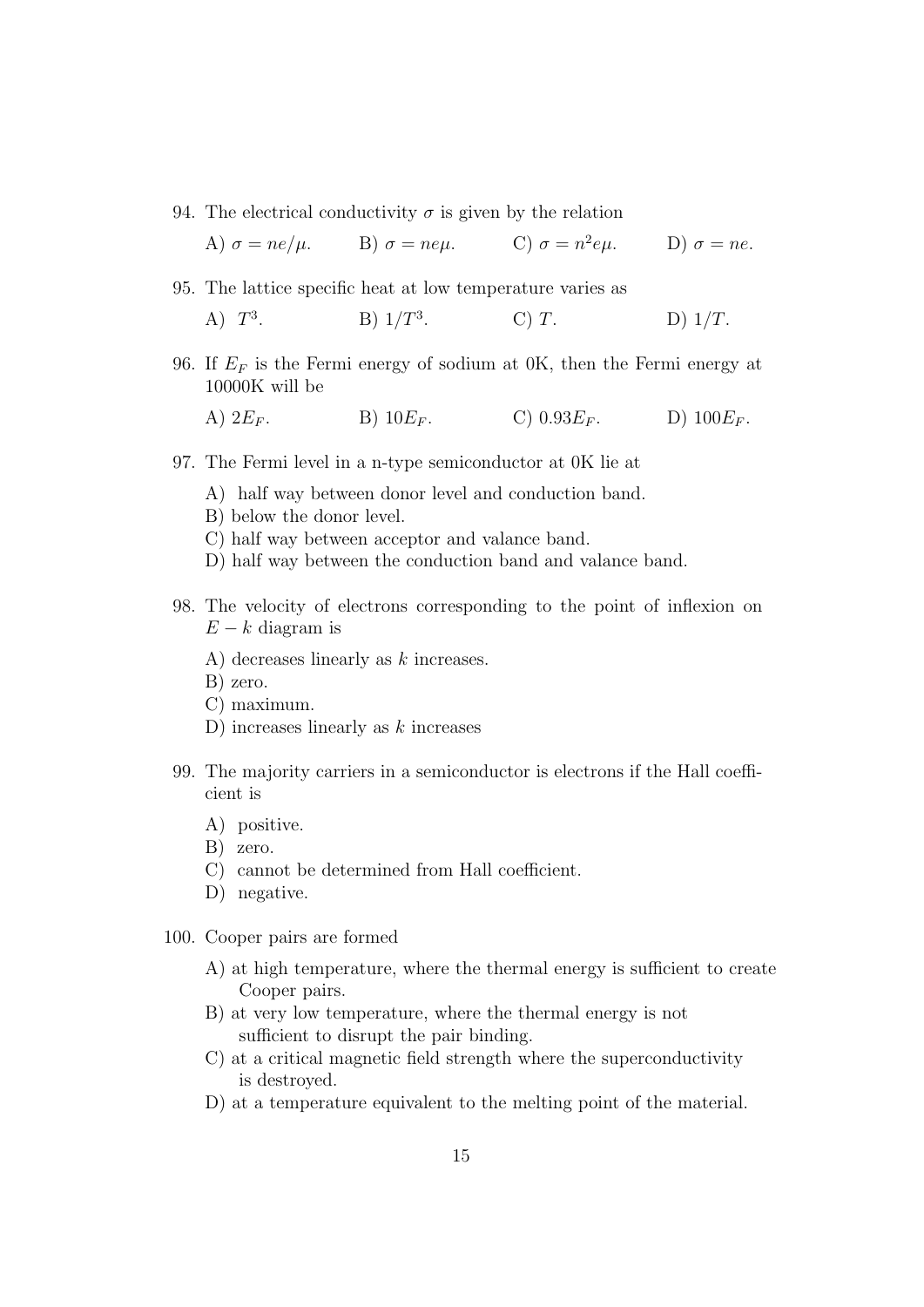| 101. Piezoelectric effect is the |
|----------------------------------|
|                                  |

- A) production of election hole pair in a semiconductor by photons.
- B) ejection of electron from a metal surface by the photon.
- C) production of electric charge on the surface of mechanically strained dielectric.
- D) production of electric charge on the the surface by heat.
- 102. The factor responsible for spontaneous polarization in ferroelectric is
	- A) permanent electric dipoles. B) orbital motion of electrons.
	- C) magnetic dipoles. D) presence of ionized impurities.
- 103. Magnetic susceptibility of a magnetic material is given by

A) 
$$
\chi = H/M
$$
. B)  $\chi = M/H$ . C)  $\chi = \mu_0 H + M$ . D)  $\chi = \mu_0 (M + H)$ .

- 104. Band gap of Si at room temperature is close to A) 1.1 eV. B) 2.1 eV. C) 0.67 eV. D) 6.0 eV.
- 105. X-rays are produced when an element of high atomic weight is bombarded by
	- A) neutrons. B) protons. C) electrons. D)  $\alpha$  particles.
- 106. Nuclear radius  $R$  is proportional to A)  $A^{2/3}$ .  $B) A^{1/3}$ . C)  $A^{3/2}$ .  $D)$   $A$ .
- 107. The average binding energy per nucleon in a nucleus is A) 7.8 eV. B) 931 MeV. C) 7.8 keV. D) 7.8 MeV.
- 108. Which one of the following particles have spin other than half?
	- A) proton B) electron C) photon D) neutrino
- 109. The deviation of the charge distribution from spherical symmetry can be estimated by measuring its
	- A) electric quadrupole moment. B) electric dipole moment. C) magnetic dipole moment. D) charge.
- 110. A deuteron in the ground state consists of
	- A) one proton and one neutron with anti parallel spins.
	- B) one proton and one neutron with parallel spins.
	- C) two protons with parallel spins.
	- D) two neutrons with parallel spins.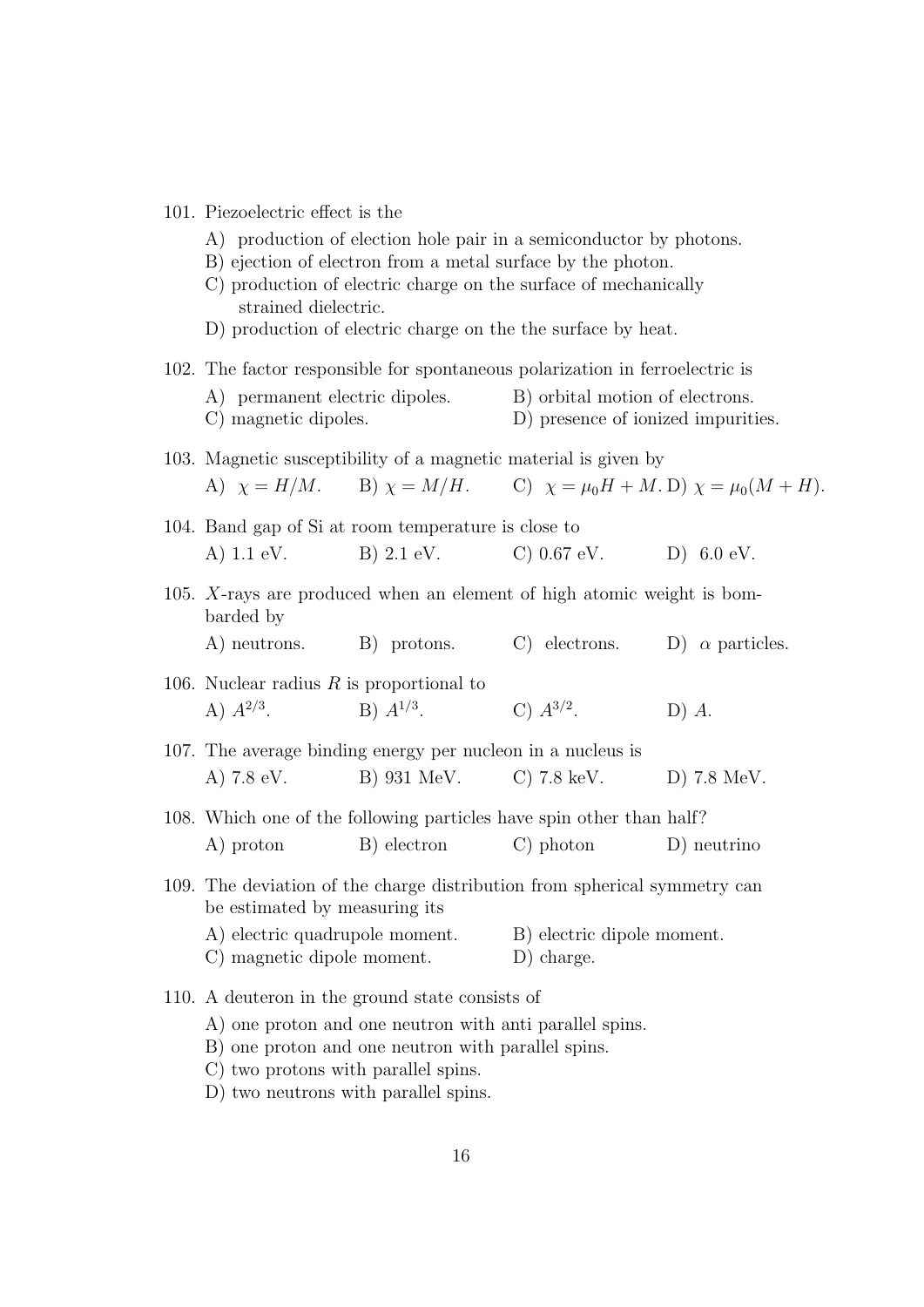111. Spin and parity of  ${}_{5}B^{11}$  nucleus can be predicted by shell model as

A) 
$$
\frac{3}{2}^+
$$
. \tB)  $\frac{1}{2}^-$ . \tC)  $\frac{1}{2}^+$ . \tD)  $\frac{3}{2}^-$ .

- 112. Which among the following is a material used as the moderator in nuclear reactors?
	- A) aluminum B) cadmium C) carbon D) uranium
- 113. The particle neutrino was proposed by Pauli to explain
	- A) the continuous spectra of the  $\beta$  particles.
	- B) the  $\gamma$  ray emission.
	- C) the  $\alpha$  ray emission.
	- D) the stability of magic numbered nuclei.
- 114. The contribution of Coulomb energy in the semiempirical mass formula of a nucleus  $Z^A$  is proportional to
	- A)  $Z/A^{2/3}$ . . B)  $(Z-1)/A^{1/3}$ . C)  $A/Z^{1/3}$ . . D)  $Z(Z-1)/A^{1/3}$ .
- 115. The quark structure of the proton is
	- A) udd. B) uud. C) ddd. D) uuu.
- 116. Nuclear forces are
	- A) short range and spin independent.
	- B) long range and attractive.
	- C) short range and spin dependent.
	- D) long range and repulsive.
- 117. Nuclear fusion requires high temperature because
	- A) nuclei must posses high kinetic energy to overcome the Coulomb repulsion.
	- B) all nuclear reactions absorbs heat.
	- C) nuclei must posses high kinetic energy to overcome the repulsion due nuclear interaction.
	- D) there is tensor component in the nuclear force.